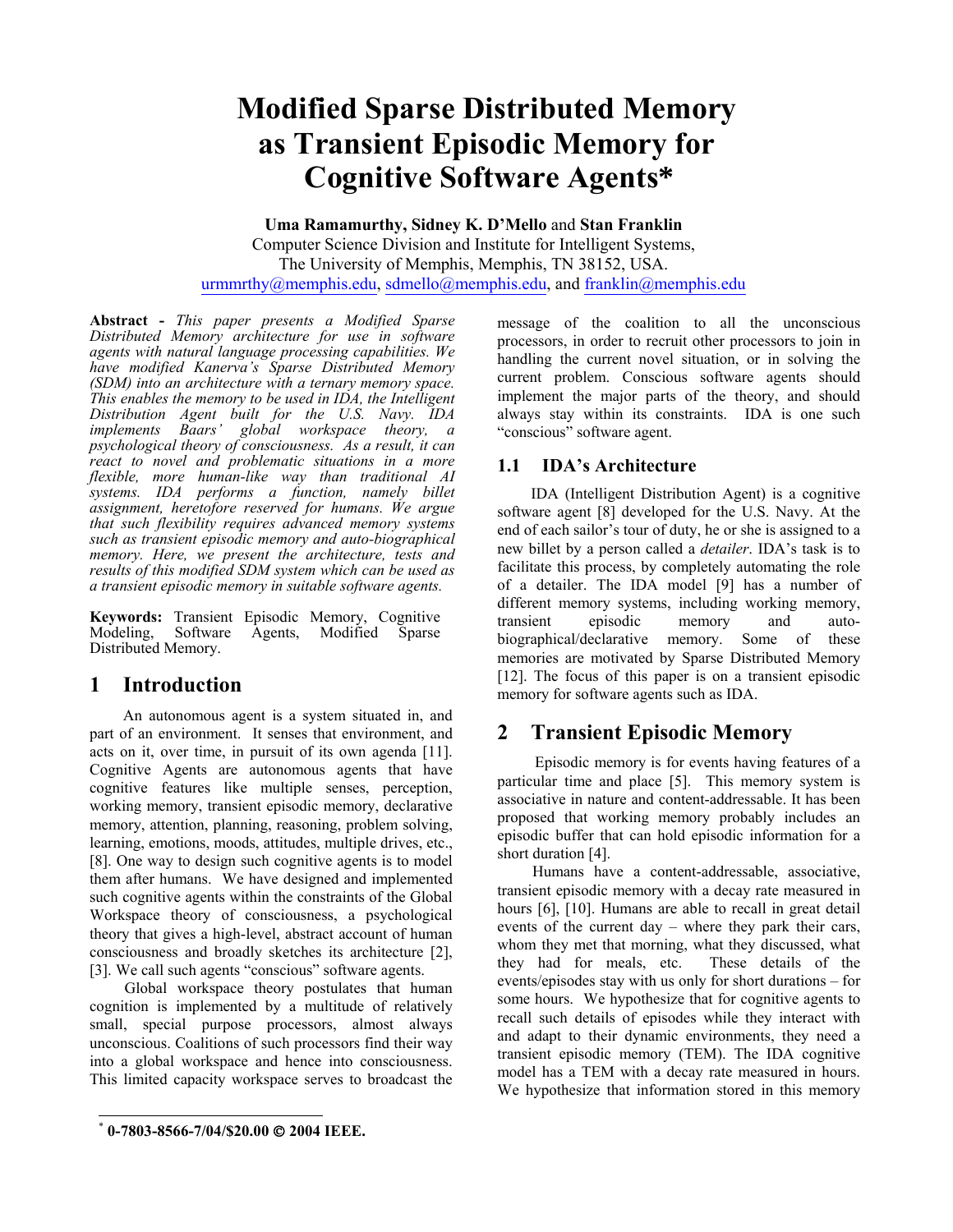which has not decayed away, is consolidated into declarative memory at certain intervals. In this paper, we describe a modified SDM architecture that works as a TEM for cognitive software agents such as IDA. We present the implementation and test results of such a modified SDM architecture.

#### **2.1 Sparse Distributed Memory**

 Transient episodic and declarative memories have distributed representations in IDA. There is evidence that this is also the case in the animal nervous systems. In IDA, these two memory systems are implemented computationally using a modified version of Kanerva's Sparse Distributed Memory (SDM) architecture [12], [1].

SDM implements a content addressable random access memory. Its address space is enormous, of the order of  $2^{1000}$ . Of this space, you choose a manageable, uniform random sample, say  $2^{20}$ , of allowable locations. These are called hard locations. Thus the hard locations are sparse in this address space. Many hard locations participate in storing and retrieving of any datum, resulting in the distributed nature of this architecture. Hamming distance is used to measure the distance between any two points in this memory space.

Each hard location is a bit vector of length 1000, storing data in 1000 counters with a range of -40 to 40. Each datum to be written to SDM is a bit vector of length 1000. Writing 1 to a counter results in incrementing the counter, while writing a 0 decrements the counter. To write in this memory architecture, you select an access sphere centered at location X. So, to write a datum to X, you simply write to all the hard locations (roughly a 1000 of them) within X's access sphere. This results in distributed storage. This also provides naturally for memory rehearsal – a memory trace being rehearsed can be written many times and each time to about 1000 locations.

To read/retrieve from location Y, you compute the bit vector read at Y – by assigning its  $k^{th}$  bit the value 1 or 0, based on Y's  $k<sup>th</sup>$  counter being positive or negative. Hence each bit of the bit vector read at Y is a majority rule decision of all the data that have been written at Y. Effectively, the read data at Y is an aggregate of all data that have been written to Y, but may not be any of them exactly. Similar to writing, retrieving from SDM involves the same concept of access sphere – you read all the hard locations within the access sphere of location Y, pool the bit vectors read from all these hard locations and let each of the  $k<sup>th</sup>$  bits of those locations participate in a majority vote for the  $k<sup>th</sup>$  bit of Y. Effectively, you reconstruct the memory trace in every retrieval operation.

This memory can be cued with noisy versions of the original memory trace. To accomplish this, you employ iterated reading – first read at Y to obtain the bit vector, Y1. Next read at Y1 to obtain the bit vector Y2. Next read at Y2 to obtain the bit vector, Y3. This is shown in Figure 1 below. If this sequence of reads converges to Y', then Y' is the result of iterated reading at Y. Convergence happens very rapidly in this architecture, while divergence is indicated by an iterated read that bounces erratically and out of the access sphere in this address space.



Figure 1. Converging/Diverging Reads [12]

Memory recall is a constructive process, supported by evidence from psychology and imaging studies [14]. The SDM architecture has several similarities with human memory [12] and provides for "reconstructed" memory" in its retrieval process.

#### **2.2 Rationale for the Modified SDM**

 Experiments on our implementation of Kanerva's original SDM for cognitive agents such as IDA in a textbased domain indicated the need for an architecture modification. When events are unfolding, the feature vector is not always complete. So, more often, the agent has to write partial feature-sets to its memories. Similarly, when the agent cues its memory for retrieval, the readcues are often partial feature-sets.

We propose a modification to a ternary memory space while maintaining a binary address space for the hard locations. Adding "don't cares" (\*) to the 0's and 1's of binary space yields a ternary memory space. This will accommodate flexible cuing with fewer features than the actual memory trace where missing features are represented by "don't cares" (\*). An adjustment was made to Hamming distance calculations such that the distance between a "don't care" (\*) and a 0 or 1 was set to (0.5).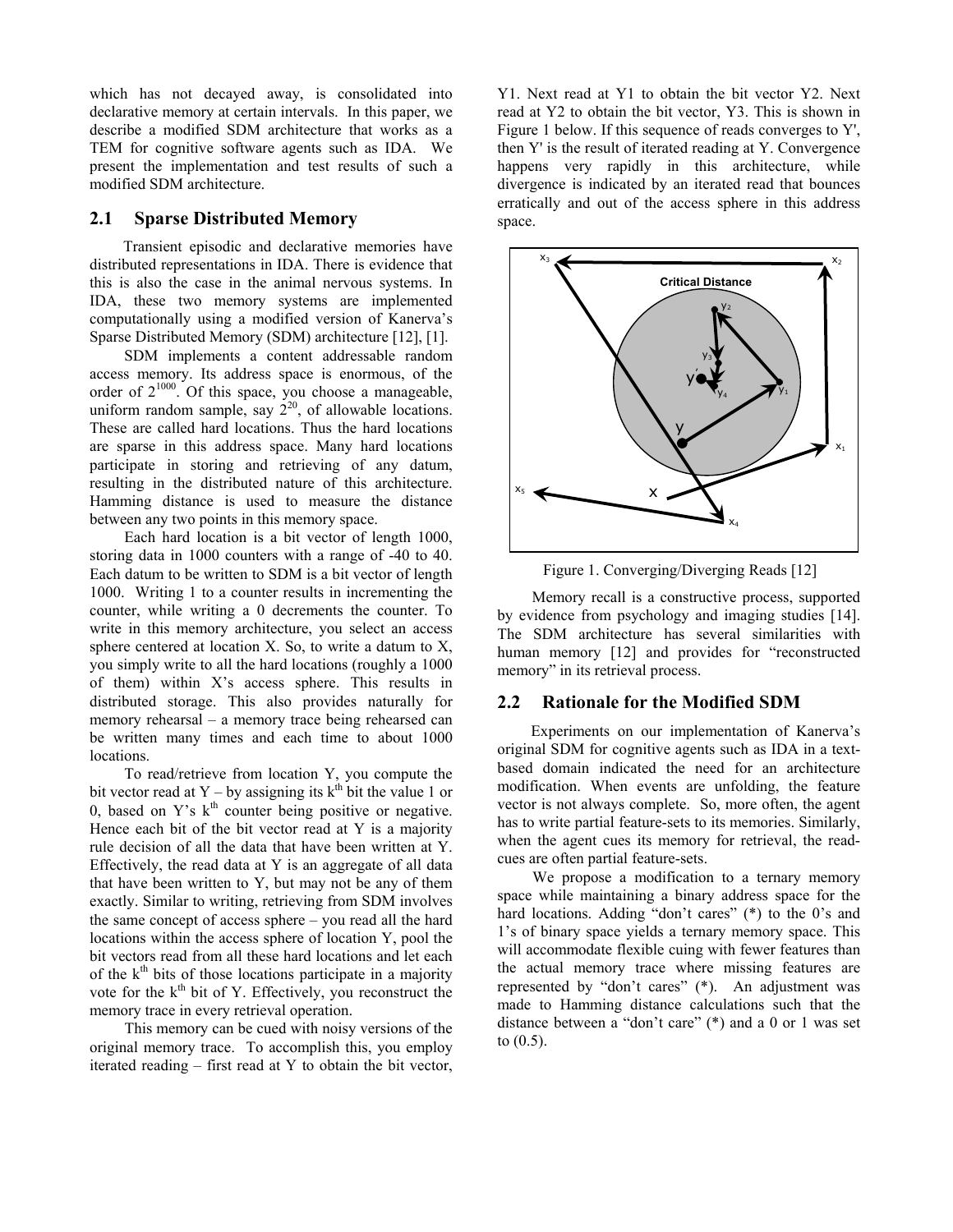

Figure 2. The Modified SDM Architecture (Abstract classes are italicized, steps are numbered)

This modification to the memory space also addresses two essential features of episodic memory systems [14]. Episodic memory systems must have binding-error detectors and binding-error integrators. Given an event, the episodic memory trace must respond not only to partial cues, it should also be capable of separating a memorized event from very similar events.

Recalling a similar event, but with an explicit feel for the mismatch is a salient feature of episodic memory. For example, when the agent is cued with "Anthony invited his friend *Barbara* to brunch in the canteen at 12 noon", it retrieves a similar memorized event: "Anthony invited his friend *Brianna* to lunch in the cafeteria". In the IDA model, when a cue retrieves a similar event but not the original memorized event, the *attention mechanism* watching the retrieved trace brings it to "consciousness" and thus, the agent is aware of the mismatch [9].

With the original SDM, testing for binding-error detectors and integrators in the IDA model's textual domain produced minimal results. As will be seen in the Experimental Analysis section, the Modified SDM produces an order of magnitude improvement in performance. For software agents that have sensory inputs in natural language, we argue that such a Modified SDM provides a flexible and robust way to represent domain knowledge of the agent for storage and retrieval. In our design and implementation of this system, we have ensured a generic design that can easily be tailored for use in other cognitive software agents irrespective of the domains they 'live' in.

### **3 Design and Implementation**

 The Modified SDM software was designed to be general enough to facilitate its use as a transient episodic memory in a variety of software agents. The design follows the Object Oriented Paradigm and several of the classes are abstract to enable future architectural extensions. A simplified version of the design is presented in Figure 2 above.

#### **3.1 Core Modules**

The Focus is the central point of interaction between the memory and the outside world. It is an interface whose implementation determines the behavior of the memory. Therefore, integrating the Modified SDM software into new domains is as simple as implementing a new Focus.

A Bit Counter counts the frequencies of 1's, 0's and \*'s ("don't cares") for a single dimension for a single hard location. A vector of ternary Bit Counters and a binary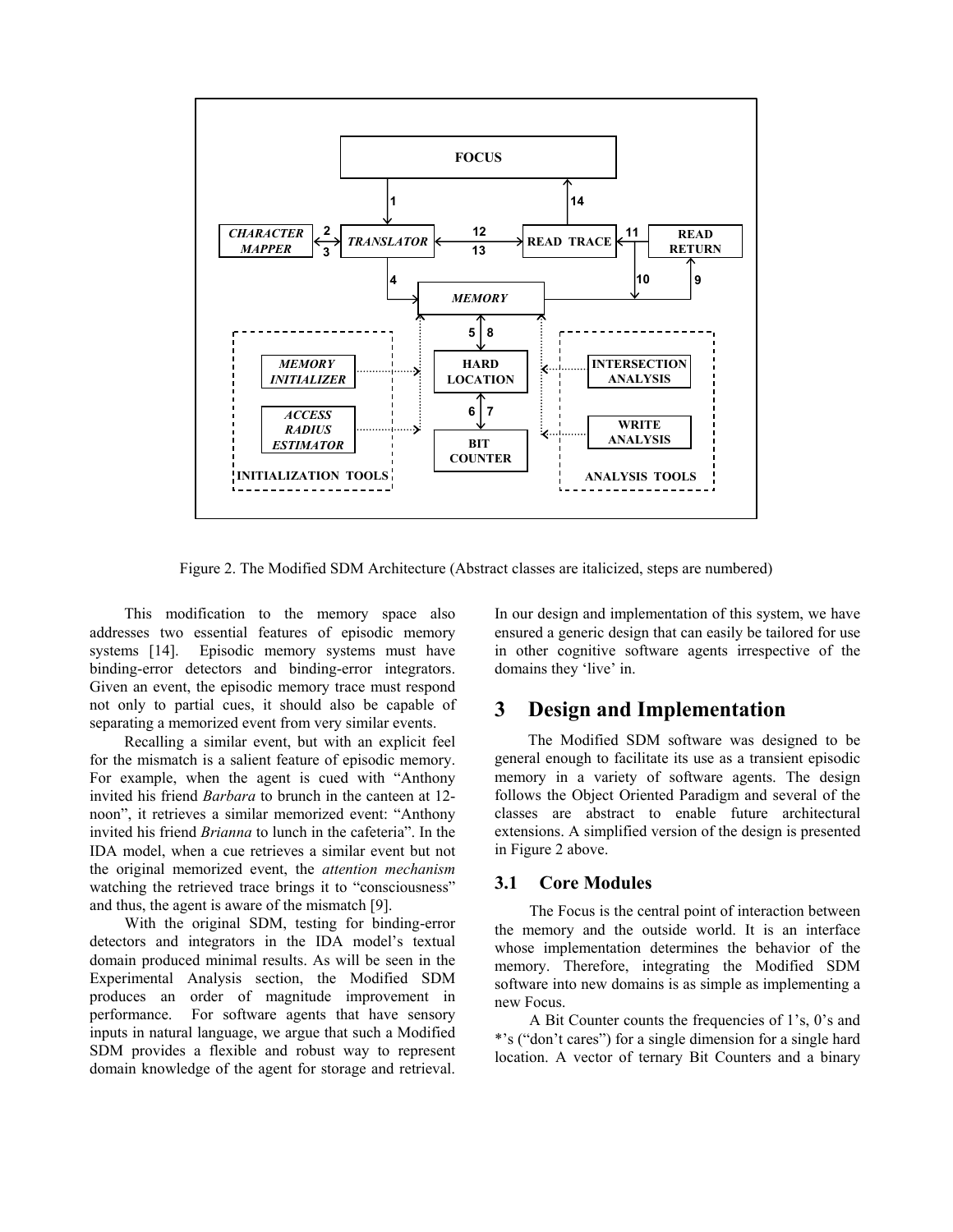address space constitute a Hard Location. The Memory itself is a set of Hard Locations.

A Character Mapper maps a single character into a set of bits (binary or ternary). A Translator converts the memory-write or read-cue into a content addressable vector as specified by its internal Character Mapper.

A Read Return maintains pertinent information for a single read iteration. The Read Trace stores a predefined number of Read Returns (usually 10 or fewer in case of convergence or divergence) and can recreate the entire trace for offline analyses.

#### **3.2 Initialization and Analysis Modules**

The Memory Initializer is an abstract class which can be extended to allow different initialization techniques such as a random, uniform, or domain based distribution of the hard locations. The Access Radius Estimator is used to tune the access radius for an initialized memory.

The Intersection Analysis tools implement an algorithm that efficiently measures the intersection between the access spheres for different memory-writes. The Write Analysis tool periodically monitors the memory and records various statistics regarding the activity of the hard locations.

#### **3.3 Writing and Reading**

For writing, the Focus intercepts the memory write and sends it to the Translator who creates a bit vector by consulting its Character Mapper. The Bit Counters of the Hard Locations within the access sphere of the vector are updated. The writing process can be traced by Steps  $1 - 6$ in Figure 2.

The first 5 steps for reading are identical to writing. In steps 6-8, a Read Return object is created from the retrieved vector obtained by pooling the Hard Locations within the access sphere for the bit vector of the read-cue. Convergence or divergence testing is then performed and the vector may be sent back to the Memory for the next iteration (Step 10). It is also registered to the Read Trace (Step 11) and is converted back into text (Steps  $12 - 13$ ).

### **4 Experimental Analysis and Results**

For testing this Modified SDM, we chose a casegrammar based feature vector [7]. The focus of our testing was to evaluate the Modified SDM's performance when the memory writes are done with either complete or partial feature sets. Retrieval was tested with fully specified read-cues, partial read-cues and finally, readcues with a feature replaced with an incorrect feature in order to test binding-error detection, over both types of writes.

#### **4.1 Experimental Setup**

The memory was randomly initialized with 10,000 hard locations as earlier testing with a varying numbers of hard locations ranging from 500 to 50,000 did not show a significant performance improvement after 10,000. The dimensionality of the memory space was set at 448 based on the case-grammar template used for the testing. The case-grammar template selected is illustrated in Figure 3, with examples of fully specified feature-sets and partially specified feature-sets representing episodes.

#### **4.2 Tests Conducted**

Two issues related to transient episodic memory were addressed in the testing phase, retrieval with partial cues, and retrieval with cues in which a feature is replaced with an incorrect feature to simulate a binding-error.

**TEMPLATE: "Agent | Verb | Recipient-Adjective | Recipient | Object-Adjective | Object | Place | Time" EXAMPLES: TESTS A & A′: "Richard | drives | joyful | Vanessa| lively | comedy | Theatre | Friday" TESTS B & B′: "Richard | drives | \* | \* | lively | comedy | \* | Friday"** 

 Figure 3. Case-grammar template & example episodes of fully-specified and partial feature sets

The tests were divided on the basis of two types of writes made to memory. The first set (Test-A in the original SDM and Test-A′ in the modified SDM) consisted of completely specified feature-sets. An example episode: "Nathan accepts elated Michael venture scheme eatery Tuesday". The second set (Test-B in the original SDM and Test-B′ in the modified SDM) of writes was composed of partial feature-sets with 75 percent of the features specified. "Nathan accepts \* Michael venture scheme eatery \*" is an example of a partial memory-write for the second set. Here, the *recipient-adjective* and the *time* features have been replaced with "don't cares" (\*).

Five different types of read-cues with varying percentages of missing features were constructed to evaluate the retrieval from memory for each of these two sets of writes. The first set (R1) consists of complete read-cues that were identical to the writes. The second, third and fourth sets (R2, R3 and R4) were partial readcues that consist of 87.5%, 75% and 62.5%-50% of the feature-sets respectively. An example of one of these partial read-cues is "Nathan accepts \* Michael venture \* eatery \*" which contains 62.5% of the feature-set.

The above four sets of read-cues addressed the first issue of retrieval with partial cues. The fifth set (R5) of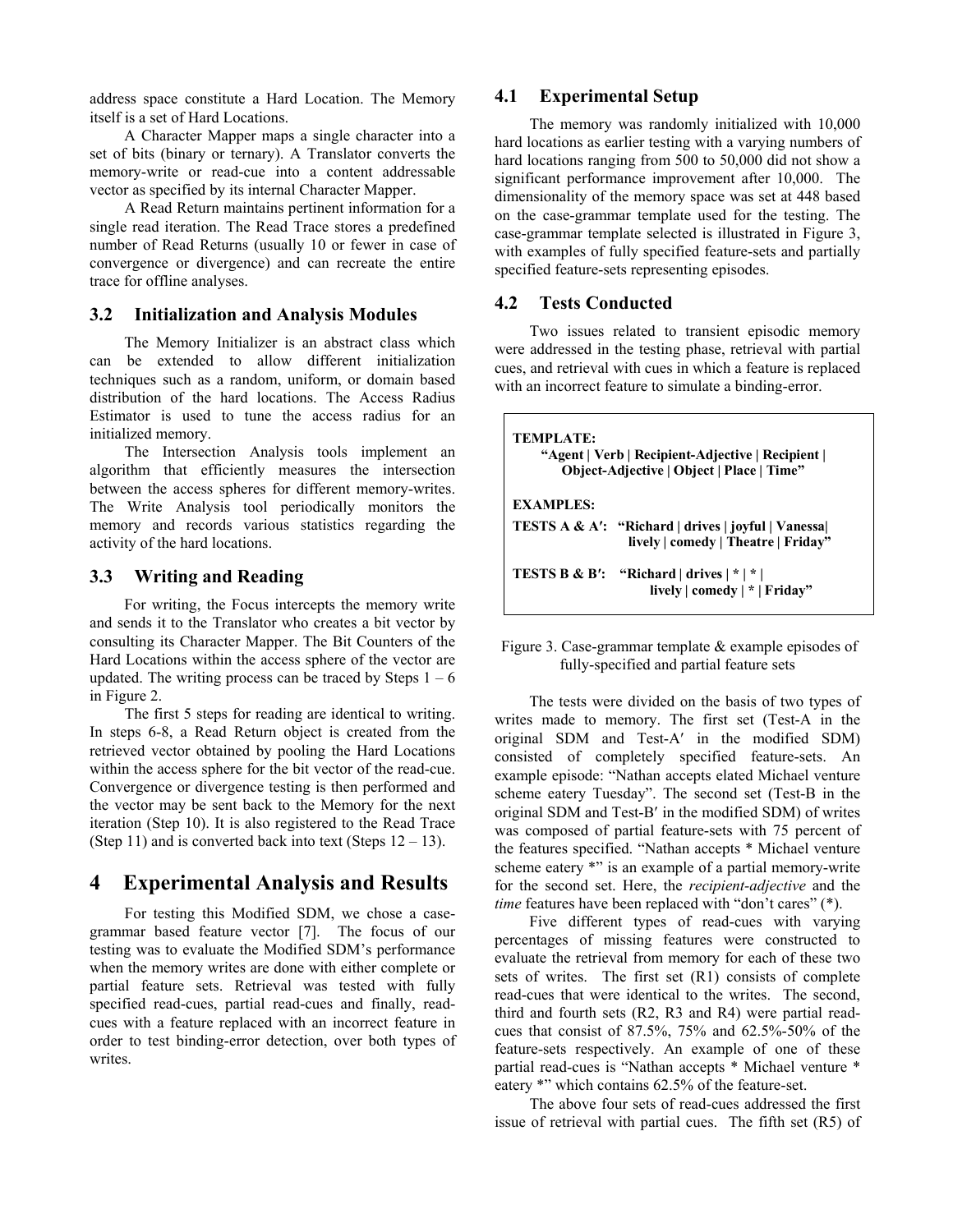read-cues had a feature replaced with an incorrect feature to simulate a binding-error. For example, "Andrew accepts elated Michael venture scheme eatery Tuesday" would be the read-cue for the fully specified write mentioned above. Here the *agent* feature 'Nathan' is replaced with an incorrect feature 'Andrew'. Each of the five sets of read-cues was tested for retrieval on both sets of writes for both the original and the Modified SDM.

#### **4.3 Results and Discussion**

The tests were evaluated by the number of features fully recovered in the retrieval. A feature was considered to be fully retrievable if no more than two of its characters were incorrect and hence can be recovered fully with post-processing. The scoring of the retrieved episodes was based on the following scale: (1) all features fully retrieved scored as 1.0; (2) all but one feature fully retrieved scored as 0.75; (3) all but two features fully retrieved scored as 0.5; (4) retrievals with more than two irretrievable features or diverged reads were scored as 0. The overall score for each test was the average over the total number of episodes written.

Table 1 shows the scores for five sets of read-cues -- R1 for complete read-cues, R2-R4 for partial read-cues and R5 for binding-error detection. The plot in Figure 4 shows the performance comparison between the original SDM and the Modified SDM for the four sets of readcues, namely R1-R4.

| Read-<br>Cue<br><b>Sets</b> | <b>Original SDM</b> |               | <b>Modified SDM</b> |          |
|-----------------------------|---------------------|---------------|---------------------|----------|
|                             | <b>Test-A</b>       | <b>Test-B</b> | Test-A'             | Test-B'  |
| R1                          | 0.958333            | 0.986111      | 0.972222            |          |
| R <sub>2</sub>              | 0.569444            | 0.097222      | 0.75                | 0.972222 |
| R3                          | 0.069444            |               | 0.513889            | 0.916667 |
| R <sub>4</sub>              |                     | 0.055556      | 0.333333            | 0.666667 |
| R <sub>5</sub>              | 0.263889            | 0.069444      | 0.555556            | 0.930556 |

Table 1. Test Scores

Extension of the content-space to include the "don't cares" (\*) provides a significant improvement as the percentage of missing features in the read-cues increases to a reasonable degree. For Test-A′, the performance score dropped from 97% to 33% as the percentage of missing features in the read-cues increased from zero to 50 percent. The performance score dropped from 100% to 67% for Test-B′ as the percentage of missing features in the read-cues increased from zero to 50 percent. This indicates that doing partial-writes is advantageous as "don't cares" effect more rapid convergences, due to the modification to the Hamming distance calculation.

This is also true in the case of binding-error detection as can be seen from the scores (R5). In Test-B′, the performance score was much higher (93%) compared to Test-A′ (56%).

Table 1 also shows that for fully specified feature sets in both the writes and read-cues (R1), there is very little performance difference between the original SDM and the Modified SDM. Although Table 1 indicates that Test B performed slightly better for R4 than for R3, this is attributed to random initialization. The Modified SDM exhibits better performance in comparison to the original SDM with partial writes and partial read-cues.



Figure 4. Performance of Modified SDM vs. Original SDM

The Modified SDM showed clear convergences (illustrated in Figure 1) both with partial read-cues and with binding-errors in read-cues. We saw interesting associations between related episodes. Figure 5 shows an

| Read-Cue= * informs * Nathan * * * Tuesday                     |                                                            |  |
|----------------------------------------------------------------|------------------------------------------------------------|--|
| Target = Nathan accepts elated Michael venture scheme eatery * |                                                            |  |
|                                                                |                                                            |  |
|                                                                | 41.5 * kowwms * Niwhand * swmwmmp * uwemo                  |  |
|                                                                | 32.5 * oowee' * Nighcne * swuwep giwurmp uwemo             |  |
|                                                                | 44.5 Fithcna eokoee * Nachan` * sgufew Fiwurm` uwemo       |  |
|                                                                | 41.0 Fathan' aocnee' kowwm~ Nachag' * sofgee gaterm uwemo  |  |
|                                                                | 21.5 Nathan anogge cmuumd Nachag * sabgee eatery uwemo     |  |
|                                                                | 19.0 Navhan' anonges cmuumd Nichag' w sa'gee eatery uwemo  |  |
|                                                                | 18.5 Nathan' aocgpes cmqumd Oichagh wew we sa'gee eatery   |  |
|                                                                | 20.5 Nathan aocepes amqumd Michael veovure sc'eee eatery   |  |
|                                                                | 18.0 Nathan accepus emated Michael venture scheme eatery * |  |
|                                                                | 2.5 Nathan accepts elated Michael venture scheme eatery *  |  |

Figure 5. Convergence with a highly partial read-cue

example of one such iterated read trace of a highly partial read-cue retrieving an associated episode. "Don't cares" are represented with "\*" in the example run. The column of numbers is the modified Hamming distance between the iterated retrievals. The set of strings next to this column shows the iterative reads that resulted in the convergence.

Figure 6 shows an example of binding-error detection. The *agent* feature in the read-cue "Roberto" is an incorrect feature for *agent* "Richard" of the original memory trace, simulating the binding-error.